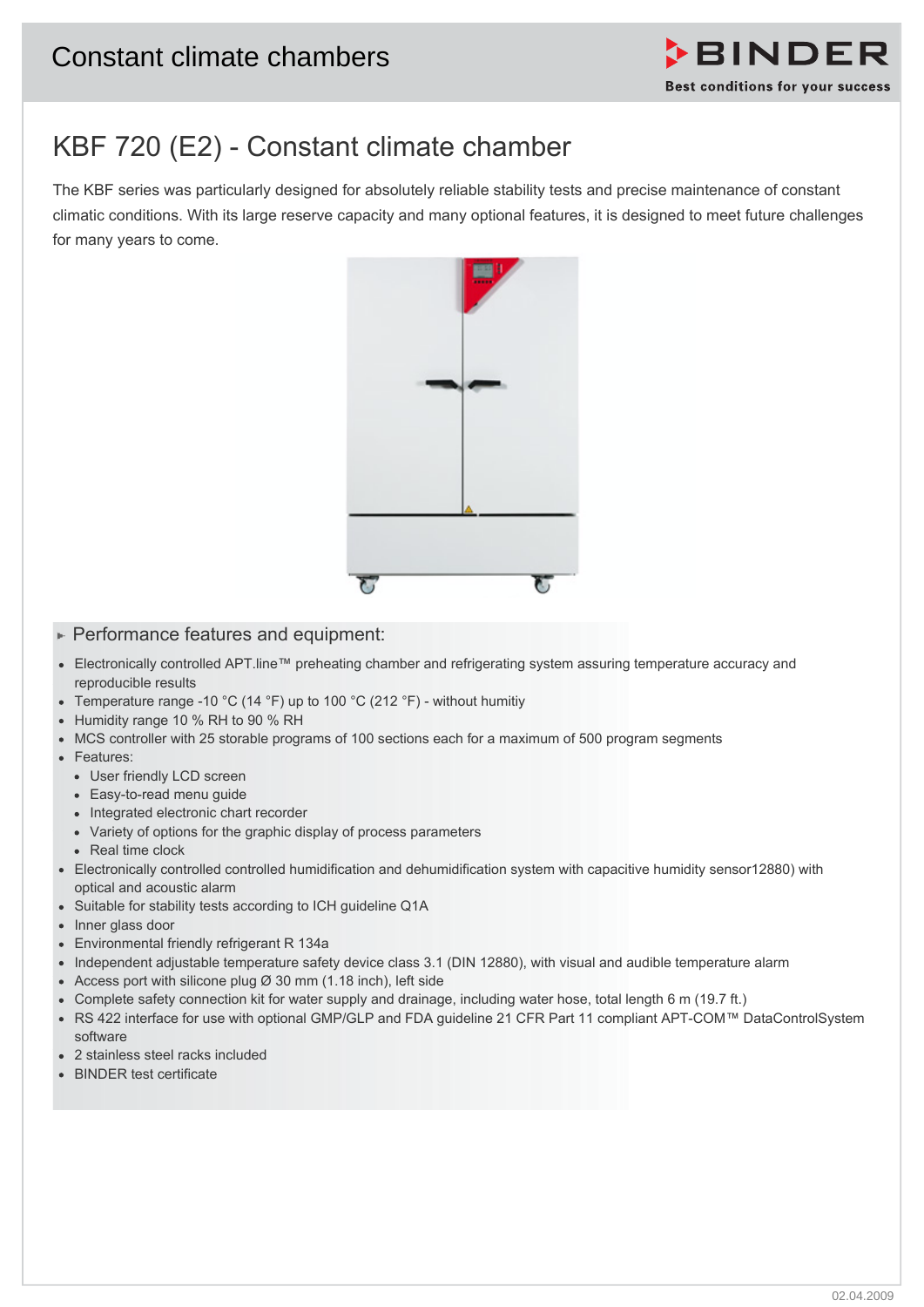## Technical specification KBF 720 (E2)

|                                                                           | KBF 720 (E2)           |
|---------------------------------------------------------------------------|------------------------|
| <b>Exterior dimensions</b>                                                |                        |
| Width (mm/inch)                                                           | 1234 / 48.6            |
| Height (inclusive<br>castors) (mm/inch)                                   | 1816 / 71.5            |
| Depth (mm/inch)                                                           | 867 / 34.1             |
| Plus door handle. I -<br>panel, connection<br>(mm/inch)                   | 100/3.9                |
| Wall clearance rear<br>(mm/inch)                                          | 100/3.9                |
| Wall clearance side<br>(mm/inch)                                          | 160/6.3                |
| Steam space volume<br>$($ l/cu.ft. $)$                                    | 855 / 30.2             |
| Height of water<br>connections $(\pm 3$ mm /<br>$0.12$ inch)              | 190/7.5                |
| Number of doors                                                           | $\overline{2}$         |
| Number of inner glass<br>doors                                            | $\overline{2}$         |
| <b>Interior dimensions</b>                                                |                        |
| Width (mm/inch)                                                           | 1000 / 39.4            |
| Height (mm/inch)                                                          | 1168 / 46.0            |
| Depth (mm/inch)                                                           | 600 / 23.6             |
| Interior volume (I/cu.ft.)                                                | 700 / 24.7             |
| Racks (number<br>standard/max.)                                           | 2/14                   |
| Load per rack (kg/lbs.)                                                   | 45 / 99                |
| Permitted total load<br>(kg/lbs.)                                         | 120 / 265              |
| Weight of the unit<br>(empty) (kg/lbs.)                                   | 278/614                |
| Temperature data                                                          |                        |
| Temperature range                                                         |                        |
| without humidity<br>$(^{\circ}C/^{\circ}F)$                               | $-10 - 100 / 14 - 212$ |
| with humidity (approx.<br>$^{\circ}$ C/ $^{\circ}$ F)                     | 10 - 90 / 50 - 194     |
| Temperature variation<br>without humidity                                 |                        |
| at 10 $^{\circ}$ C ( $\pm$ $^{\circ}$ C)                                  | 0.4                    |
| at 37 $^{\circ}$ C ( $\pm$ $^{\circ}$ C)                                  | 0.4                    |
| Temperature variation<br>with humidity 2) $(\pm$ °C)                      | 1                      |
| Temperature fluctuation<br>from 5 °C above<br>ambient temp. 2) $(\pm$ °C) | 0.1                    |
| Temperature fluctuation<br>when refrigerating $(\pm \degree C)$           | 0.5                    |
| Heating up time 1) 2) to<br>37 °C (minutes)                               | 28                     |
| Cooling down time from<br>room temp. 1) 2) to $10^{\circ}$ C<br>(min.)    | 35                     |
| Recovery time after<br>doors were open for 30<br>sec 1) 2)                |                        |
| at $37^{\circ}$ C (minutes)                                               | 5                      |
| at 50 $^{\circ}$ C (minutes)                                              | $\overline{4}$         |
|                                                                           |                        |
| <b>Electrical data</b>                                                    |                        |
| Housing protection acc.<br>to EN 60529                                    | <b>IP 20</b>           |
| Nominal voltage (±10<br>%) 50 / 60 Hz (V)                                 | 230                    |
| Nominal power (kW)                                                        | 2.76                   |

### **Temperature-humidity chart**

#### % RH



The light area indicates the control range of temperature and relative humidity. The hatched area indicates the control range of temperature and relative humidity without condensation.

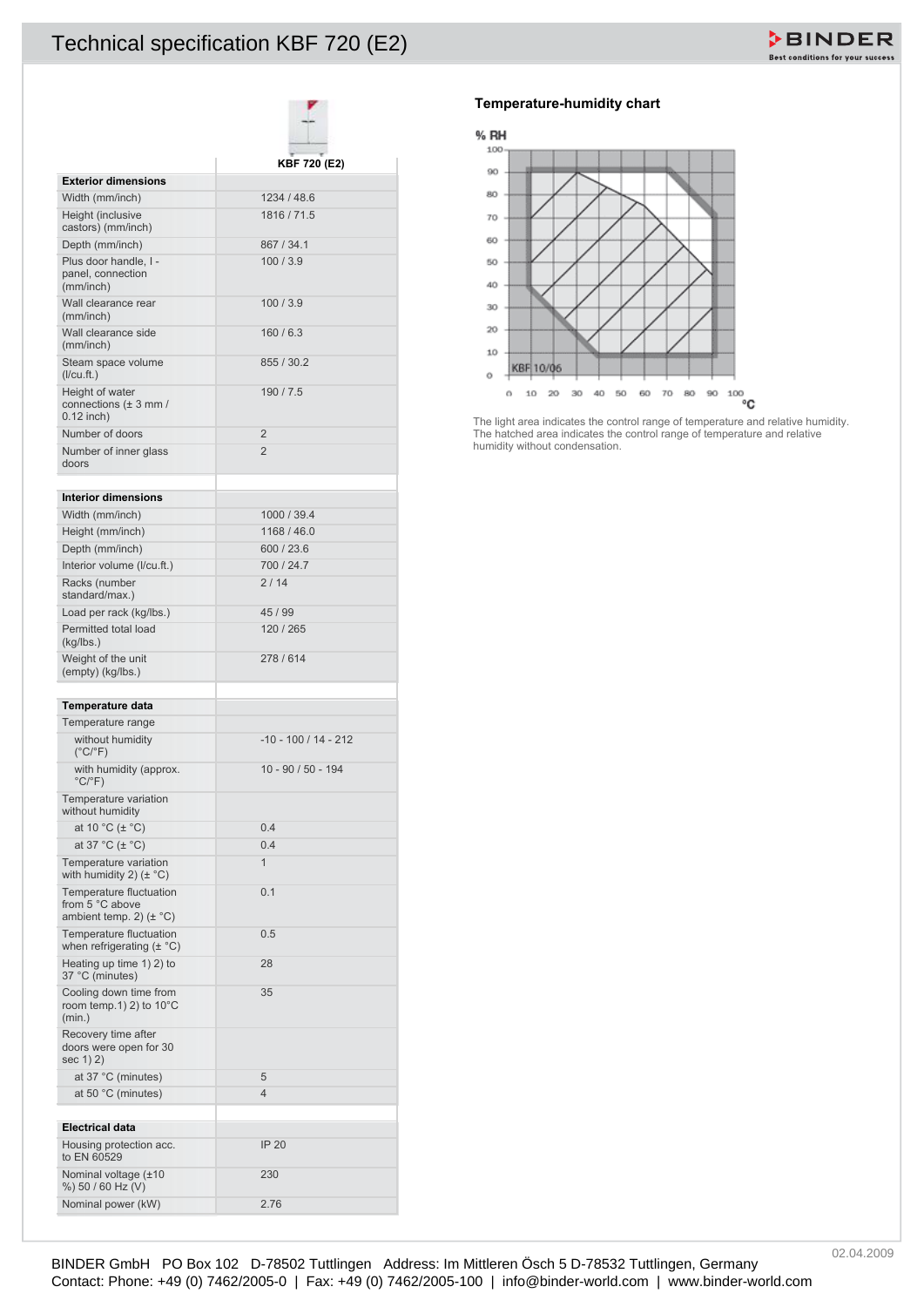

Energy consumption 3) at 37 °C (89.6 °F) (KBF 240 at 40 °C (104 °F)) (W)

610

1) up to 98 % of the set value<br>2) value without illumin.<br>3) Upon door opening or water exchange in humidity cylinder: > ± 1.5 % RH, recovery time approx. 20 min<br>3) Upon door opening or water exchange in humidity cylinder:

μS/tolerance +300 – 150 μS, total hardness appr.4-8°dH) is necessary for the installation of the "humidifying and dehumidifying system". Furthermore, a 40 mm water<br>All technical data are specified for units with standard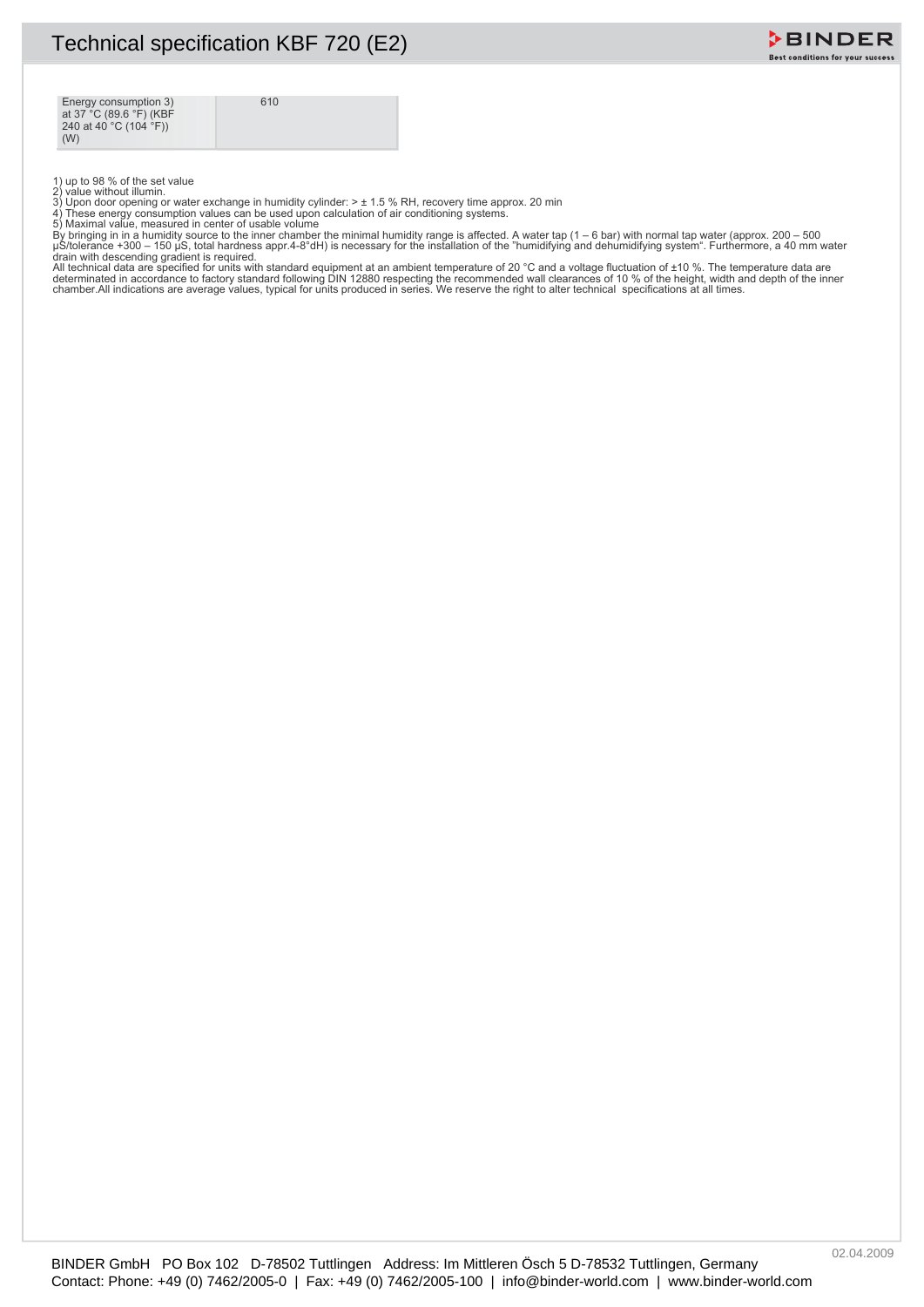## Options and accessories KBF series





## ► Access ports

With silicon plugs for inserting external measuring devices into the chamber. Access ports with 10, 30, 50, and 100 mm diameter.



## ► APT-COM™ DataControlSystem GLP Edition

Software for GLP compliant control, programming, and documentation. Permits networks of up to 30 units and/or controllers. Meets the requirements of FDA 21 CFR Part 11.



## **► Calibration certificates**

Measurement in the center at specified values. Additional measuring points or test values according to your specification.